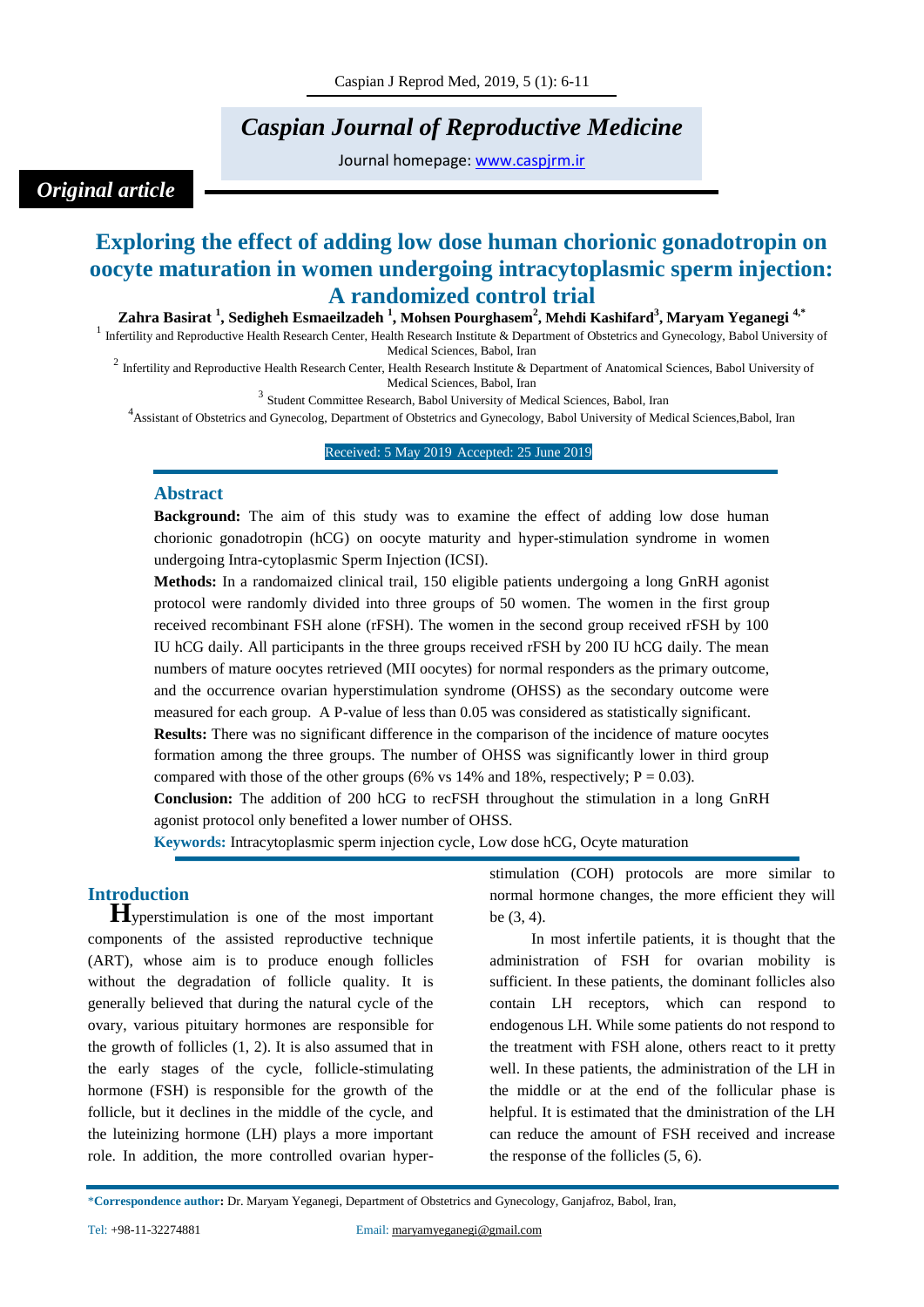Researchers have shown that various groups of patients can benefit from the treatment with LH more than others. These groups include patients who are over the age of 35, patients who have given abnormal initial responses with FSH, and patients with poor ovarian responses (7-9).

 On the other hand, the LH with the effect on theca can produce androgenic secretion. The androgens are converted to estradiol by the aromatase enzyme. It is presumed that the rising levels of estradiol in the environment can result in a higher level of oocytes. In fact, one effective way to administer LH and human chorionic gonadotropin (HCG) is by raising the level of estradiol (10, 11).

It is also thought that HCG is a natural analogue of the LH. It is assumed that HCG can selectively bind to LH receptors and can stimulate similar activity of LH. The half-life of HCG is greater than LH. HCG can fill LH receptors for more than 24 hours and stimulate stable receptors. HCG is also 6 times stronger than LH. Other sources of stimulation such as human menopausal gonadotropin (HMG) are cheaper LH functions. It is staggering that 200 units of HCG is equal to 1200 units of LH (12).

 New COH protocols for ovarian stimulation are used in low doses of HCG (200-50). It is estimated that the onset of HCG is in the middle of the cycle or it begins when the size of the follicles reaches 10-12 mm. At this time, LH receptors on the follicle surface have the ability to stimulate follicle growth without FSH. It is thought that the use of low doses of HCG (when follicles are larger than 12 mm) can reduce the use of gonadotropins. The use of HCG can also reduce the number of small pre-ovulatory follicles, and the risk of ovarian hyper stimulation syndrome (OHSS) can consequently decrease (13). Other effects of HCG are angiogenesis and the increase in the thickness of the endometrium. It can also increase the implantation rate (14). The result of another study has shown that the administration of HCG in ovarian stimulation regimens has been associated with a smaller number of immature oocytes in polycystic ovary syndrome (PCOS) patients (5).

 In the current study, we strove to investigate the effect of adding HCG to the ovarian stimulation regimen with FSH. The final result was a comparison based on the maturation of oocytes between the three groups and the occurrence of OHSS.

# **Materials & Methods**

This was a prospective, parallel, and randomized study, which was carried out at the Fatemeh Zahra Infertility Center in Babol, Iran, from May 2017 to March 2019. The study was approved by the Babol University ethics committee and registered in the Iranian Clinical Trial (IRCT2017012932284N1).

Women between ages 20-40 were included in the study. The women with abnormal hysterosalpingography, a previous infertility treatment, and the history of a chronic disease were excluded from the study. A total number of 162 women participated in this study, among whom 150 were selected based on the inclusion and exclusion criteria. All participants were informed regarding the aim of the study and were asked to sign the written informed consent. Then we randomly divided patients to three groups using block randomization method (block size=6).

All women underwent a long GnRH agonist protocol and received 150 IU rFSH injections (Cinnal-f , Sinajen Company, Iran). The women in the first group received rFSH injections until appropriate number of mature follicles were developed. The women in the second group received rFSH injections from cycle day until the main follicle reached the diameter of 14 mm. Then the daily injections of 100 IU of human chorionic gonadotropin (hCG, DarouPakhsh, Iran) started, and the dose of rFSH was reduced from 150 to m75 IU daily for all patients. In third group, when the main follicle reached 14 mm in diameter, rFSH injections were stopped, and the treatment with the daily injections of 200 IU of human chorionic gonadotropin started. The treatment of women in the three groups continued until appropriate numbers of mature follicles were developed. When at least two or three follicles reached 18-20 mm in diameter, 10,000 IU human chorionic gonadotropin was injected. Then all mature follicles were retrieved 36 hours after the human chorionic gonadotropin trigger shot and were then fertilized with standard intracytoplasmic. The mean number of mature oocytes retrieved (MII oocytes) as the primary outcome and the occurrence OHSS as the secondary outcome were measured in each group. In this study, all three mild, moderate and severe OHSS categories were considered as occurrence OHSS. The incidence of follicle count greater than 13 mm or follicle size greater than 11 mm was defined as the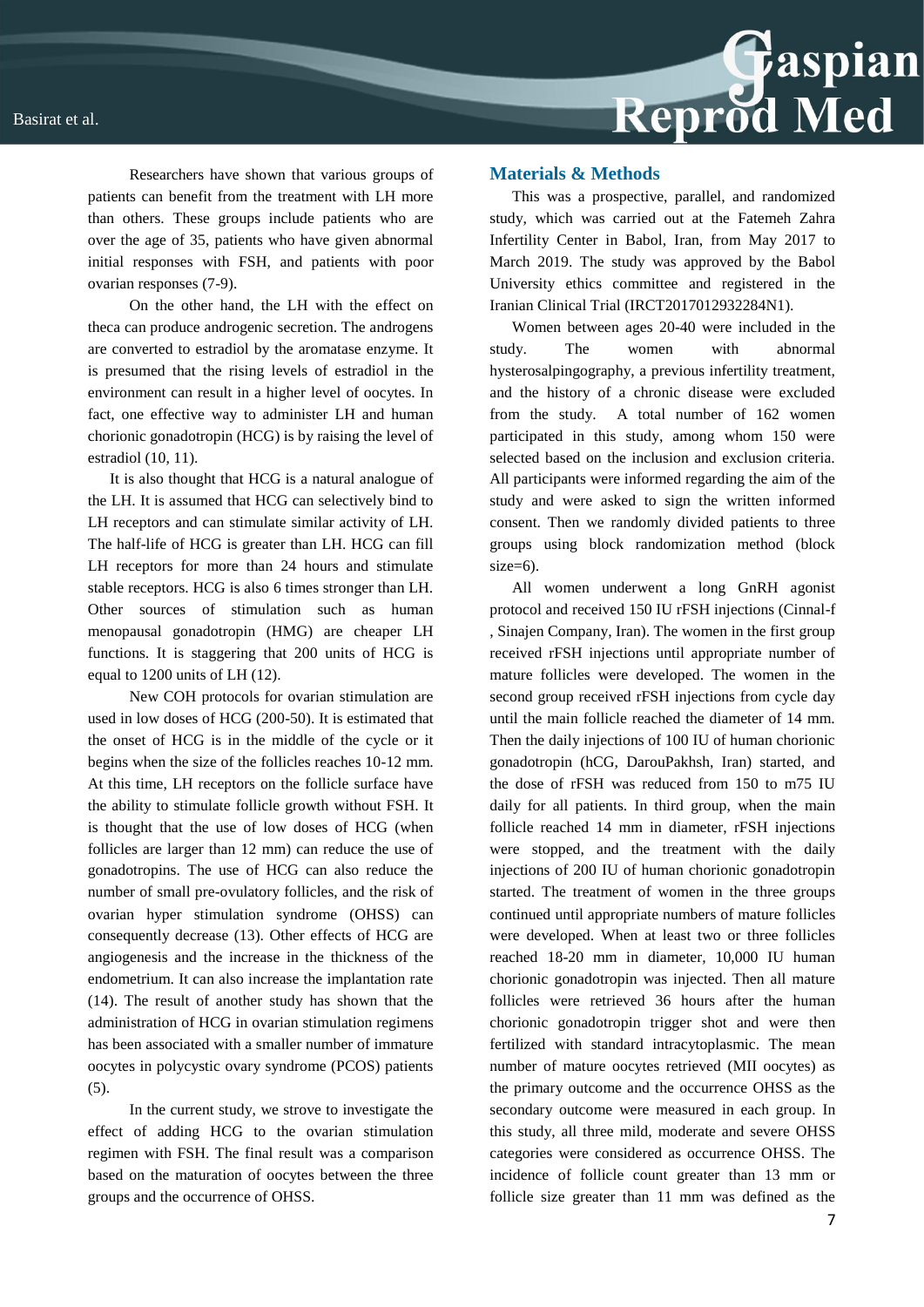



Figure 1. Flow diagram of the participants

predictor of overgrowth of ovarian stimulation. Ovarian excitation cases were evaluated in all three groups with the same definition (Figure 1).

Sample size calculations estimated that in order to obtain significant differences with a 0.05 significance level and a power of 80 %, a sample size of at least 50 patients in each group would be needed.

Data analysis was done using the Statistical Package for Social Sciences (SPSS Inc., Chicago, IL, USA) version 20. ANOVA (one way analysis of variance) was used to compare the means from the quantitative variables with normal distribution among the three groups. The qualitative variables were analyzed by the Chi-Square analysis. A P-value of less than 0.05 was considered as statistically significant.

## **Results**

The age and body mass index (BMI) of the three groups were used to confirm the consistency of the groups. The data from the groups were compared, and no significant difference was found between the three groups, indicating that the groups were appropriate. The average number of mature oocytes in each group was calculated. The mean numbers of mature oocytes in women who received rFSH only, 100 IU hCG and 200 IU hCG were 9, 9.7, and 8.7, respectively. The difference of the mean mature oocytes in the three groups was not statistically significant among the three groups (Table 1).

Table 1. Baseline characteristics of participants in the three treatment groups

|                      | $Group1*$         | $Group2***$       | $Group3***$       | P-Value |
|----------------------|-------------------|-------------------|-------------------|---------|
|                      | Mean<br>(Min-Max) | Mean<br>(Min-Max) | Mean<br>(Min Max) |         |
| Age                  | 31.1              | 319               | 30.6              | 0.299   |
| (Years)              | $(20-40)$         | $(21-38)$         | $(21-38)$         |         |
| FSH                  | 61                | 65                | 62                | 0.314   |
| (IU/I)               | $(4-16)$          | $(5-12)$          | $(5-18)$          |         |
| <b>BMI</b>           | 27                | 26.5              | 26.8              | 0.793   |
| (Kg/m <sup>2</sup> ) | $(19-34)$         | $(20-35)$         | $(21-32)$         |         |

\* rFSH; \*\* rFSH + 100 IU hCG; \*\*\* rFSH + 200 IU hCG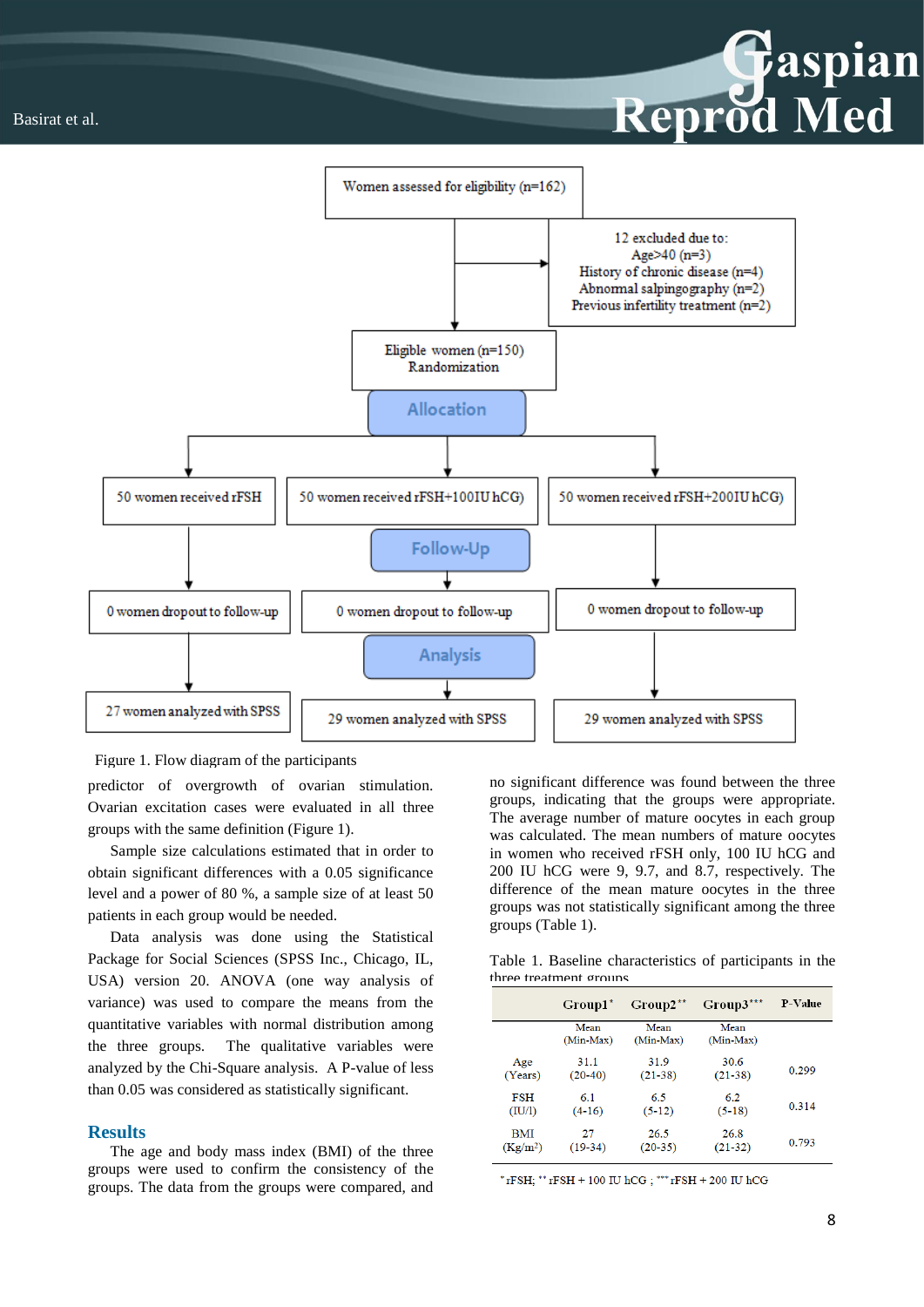None of the groups experienced severe OHSS. The incidence of excessive ovarian stimulation was 14% in the first group, 18% in the second group, and 6% in the third group. The difference in the incidence of OHSS in the third group was significantly less than the other two groups ( $p \le 0.0001$ ). The incidence of OHSS in the second group was higher than that of the first group, and this difference was separately statistically tested. The difference between the first and the second groups was not significant (Table 2).

Table 2. Number of mature oocytes retrieved and occurrence ovarian hyperstimulation syndrome (OHSS) in the three treatment groups

|                                              | Groupl <sup>*</sup> | Group2"         | $Group3***$     | P-Value  |
|----------------------------------------------|---------------------|-----------------|-----------------|----------|
| Mature oocyte<br>retrieved:<br>Mean(Min-Max) | 9<br>$(2-25)$       | 9.7<br>$(4-26)$ | 8.7<br>$(3-24)$ | 0.576    |
| OHSS: $n$ $%$                                | 7<br>(14)           | 9<br>(18)       | 3<br>(6)        | $< 10-4$ |

 $*$ rFSH;  $**$ rFSH + 100 IU hCG;  $***$ rFSH + 200 IU hCG

## **Discussion**

The present study illustrated that adding hCG to rFSh did not increase the mature oocyte retrieved in normal responders undergoing ICSI. A similar result reported that higher mature oocytes were not found in normal responders who received LH or hCG compared to those who received rFSH only (15). Nonetheless, a randomized controlled trial on poor responders showed that adding100 IU hCG to rFSH was associated with the increased number of the mature oocytes retrieved compared to those who received rFSH only (13). In addition, a study on women over the age of forty demonstrated that the number of mature oocytes was higher in women who received low doses of hCG and rFSH compared with those who received rFSH only (5).

Also, our study demonstrated a significant difference in the reduced occurrence of OHSS in normal responders who received 200 hCG IU compared with those who received 100 IU hCG or rFSH only. Several studies have shown that the use of low dose of hCG in addition to rFSH is associated with reduced OHSS (5, 16, 17). A possible explanation for the difference in occurrence OHSS among the three groups might be the difference in the production of endothelial growth factor under the effect of hCG injection. The previous studies showed that the occurrence of OHSS was due to endothelial growth factor, which was produced by mature occyte through



hCG injection. This hormone can also be produced by immature oocyte after the retrieval of mature oocytes, and might result in higher occurrence OHSS (18, 19). In the present study, we only calculated the total number of MII oocyte retrieved. But the number of MI oocytes, germinal vesicle oocyte, and atretic oocytes was not defined. However, the number of mature oocyte was the same in all age groups. The occurrence of lower OHSS in the women reached 200 IU hCG, and there was no difference found in the number of mature oocyte retrieved, which was probably due to the demographic factors and small sample size. Accordingly, other studies did not report any better outcomes in normal responders who received low dose hCG compared with those who received rFSH only (20, 21).

### **Conclusion**

The addition of 200 hCG to rFSH throughout the stimulation in a long GnRH agonist protocol benefited a lower occurrence of OHSS only. But it is vital to conduct future clinical randomized clinical trials with larger and more homogenous women to confirm the beneficial effect(s) of adding 200 hCG IU to rFSH in normal responders undergoing ICSI.

### **Acknowledgements**

This study was funded by Babol University of Medical Sciences. We would like to thank our patients who participated in this study.

### **Conflicts of Interest**

We declare that we have no competing interests.

#### **References**

- 1. Humaidan P, Nelson SM, Devroey P, Coddington CC, Schwartz LB, Gordon K, et al. Ovarian hyperstimulation syndrome: review and new classification criteria for reporting in clinical trials. Human Reproduction. 2016;31(9):1997-2004.
- 2. Blumenfeld Z. The Ovarian Hyperstimulation Syndrome. Vitamins and hormones. 2018;107:423- 51. PubMed PMID: 29544639. Epub 2018/03/17. eng.
- 3. Tayebi N, Dehghani-Firouzabady R. Use of lowdose human chorionic gonadotropin (hCG) for final follicular maturation in ovulatory women treated by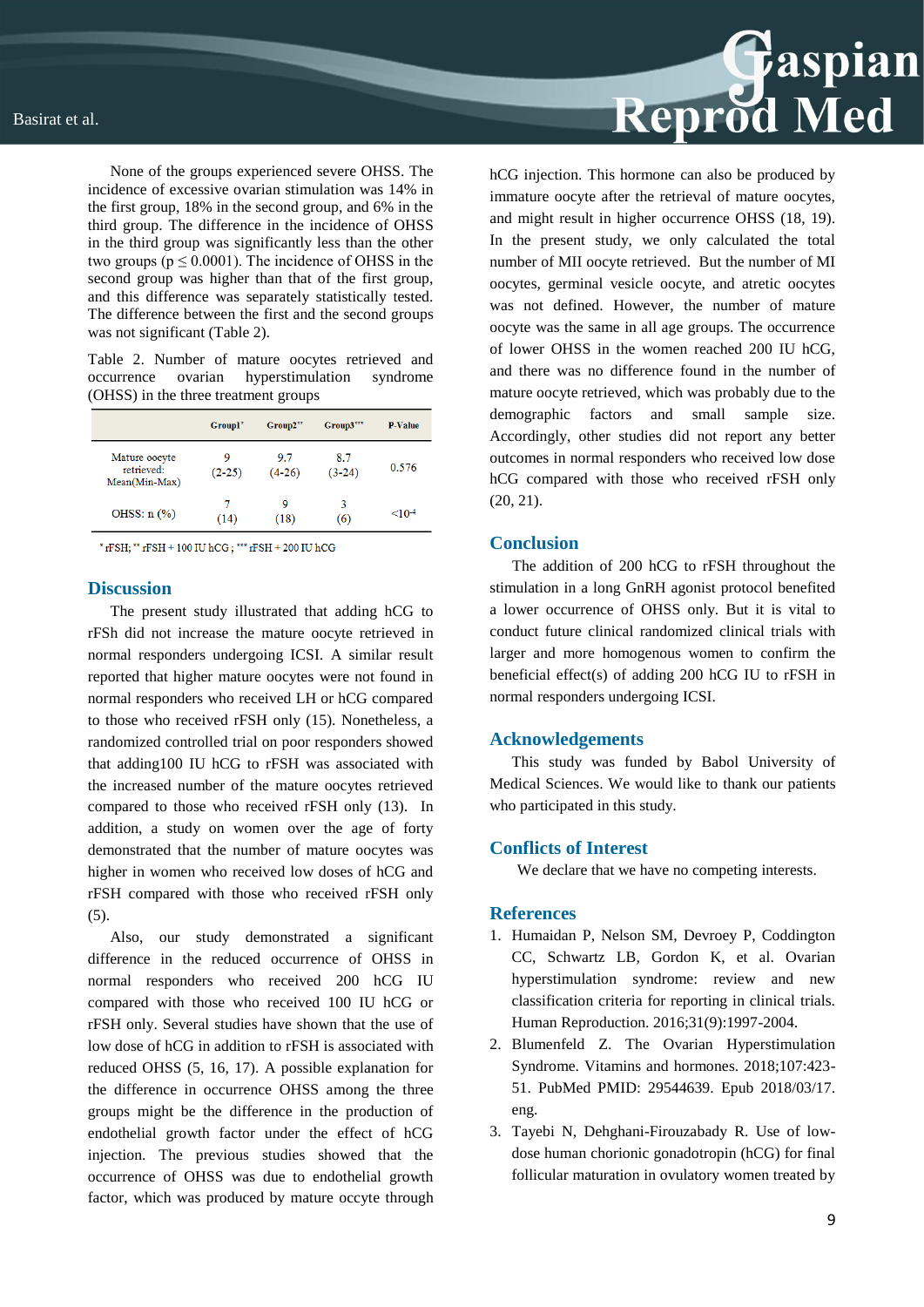intrauterine insemination. Middle East Fertility Society Journal. 2006;11(3):210-215.

- 4. Pandian Z, McTavish AR, Aucott L, Hamilton MP, Bhattacharya S. Interventions for 'poor responders' to controlled ovarian hyper stimulation (COH) in in-vitro fertilisation (IVF). The Cochrane database of systematic reviews. 2010 Jan 20(1):CD004379. PubMed PMID: 20091563. Epub 2010/01/22. eng.
- 5. Gomaa H, Casper RF, Esfandiari N, Chang P, Bentov Y. Addition of low dose hCG to rFSh benefits older women during ovarian stimulation for IVF. Reproductive Biology and Endocrinology. 2012;10(1):55.
- 6. Kumar P, Sait SF. Luteinizing hormone and its dilemma in ovulation induction. Journal of human reproductive sciences. 2011 Jan;4(1):2-7.
- 7. Beretsos P, Partsinevelos GA, Arabatzi E, Drakakis P, Mavrogianni D, Anagnostou E, et al. "hCG priming" effect in controlled ovarian stimulation through a long protocol. Reproductive biology and endocrinology : RB&E. 2009 Aug 31;7:91.
- 8. Blockeel C, De Vos M, Verpoest W, Stoop D, Haentjens P, Devroey P. Can 200 IU of hCG replace recombinant FSH in the late follicular phase in a GnRH-antagonist cycle? A pilot study. Human reproduction (Oxford, England). 2009 Nov;24(11):2910-2916.
- 9. Drakakis P, Loutradis D, Beloukas A, Sypsa V, Anastasiadou V, Kalofolias G, et al. Early hCG addition to rFSH for ovarian stimulation in IVF provides better results and the cDNA copies of the hCG receptor may be an indicator of successful stimulation. Reproductive biology and endocrinology : RB&E. 2009 Oct 13;7:110.
- 10. Ashrafi M, Kiani K, Ghasemi A, Rastegar F, Nabavi M. The effect of low dose human chorionic gonadotropin on follicular response and oocyte maturation in PCOS patients undergoing IVF cycles: a randomized clinical trial of efficacy and safety. Archives of gynecology and obstetrics. 2011;284(6):1431-1438.
- 11. Popnikolov N, Yang J, Liu A, Guzman R, Nandi S. Reconstituted normal human breast in nude mice: effect of host pregnancy environment and human chorionic gonadotropin on proliferation. The Journal of endocrinology. 2001 Mar;168(3):487- 496.

12. Martins WP, Vieira ADD, Figueiredo JBP, Nastri CO. FSH replaced by low‐dose hCG in the late follicular phase versus continued FSH for assisted reproductive techniques. Cochrane Database of Systematic Reviews. 2013 (3).

Reprod Med

- 13. Madani T, Yeganeh LM, Khodabakhshi S, Akhoond MR, Hasani F. Efficacy of low dose hCG on oocyte maturity for ovarian stimulation in poor responder women undergoing intracytoplasmic sperm injection cycle: a randomized controlled trial. Journal of assisted reproduction and genetics. 2012;29(11):1213-1220.
- 14.Branigan EF, Estes A. Use of micro-dose human chorionic gonadotropin (hCG) after clomiphene citrate (CC) to complete folliculogenesis in previous CC-resistant anovulation. American journal of obstetrics and gynecology. 2005;192(6):1890-1894.
- 15.Berkkanoglu M, Isikoglu M, Aydin D, Ozgur K. Clinical effects of ovulation induction with recombinant follicle-stimulating hormone supplemented with recombinant luteinizing hormone or low-dose recombinant human chorionic gonadotropin in the midfollicular phase in microdose cycles in poor responders. Fertil Steril. 2007 Sep;88(3):665-669.
- 16. Filicori M, Cognigni GE, Gamberini E, Parmegiani L, Troilo E, Roset B. Efficacy of low-dose human chorionic gonadotropin alone to complete controlled ovarian stimulation. Fertility and sterility. 2005;84(2):394-401.
- 17. Hickey TE, Marrocco DL, Gilchrist RB, Norman RJ, Armstrong DT. Interactions between androgen and growth factors in granulosa cell subtypes of porcine antral follicles. Biology of reproduction. 2004;71(1):45-52.
- 18. Gomez R, Lima I, Simon C, Pellicer A. Administration of low-dose LH induces ovulation and prevents vascular hyperpermeability and vascular endothelial growth factor expression in superovulated rats. Reproduction. 2004;127(4):483- 489.
- 19. Tan X, Wen Y, Chen H, Zhang L, Wang B, Wen H, et al. Follicular output rate tends to improve clinical pregnancy outcomes in patients with polycystic ovary syndrome undergoing in vitro fertilizationembryo transfer treatment. Journal of International Medical Research. 2019;47(10):5146-5154.